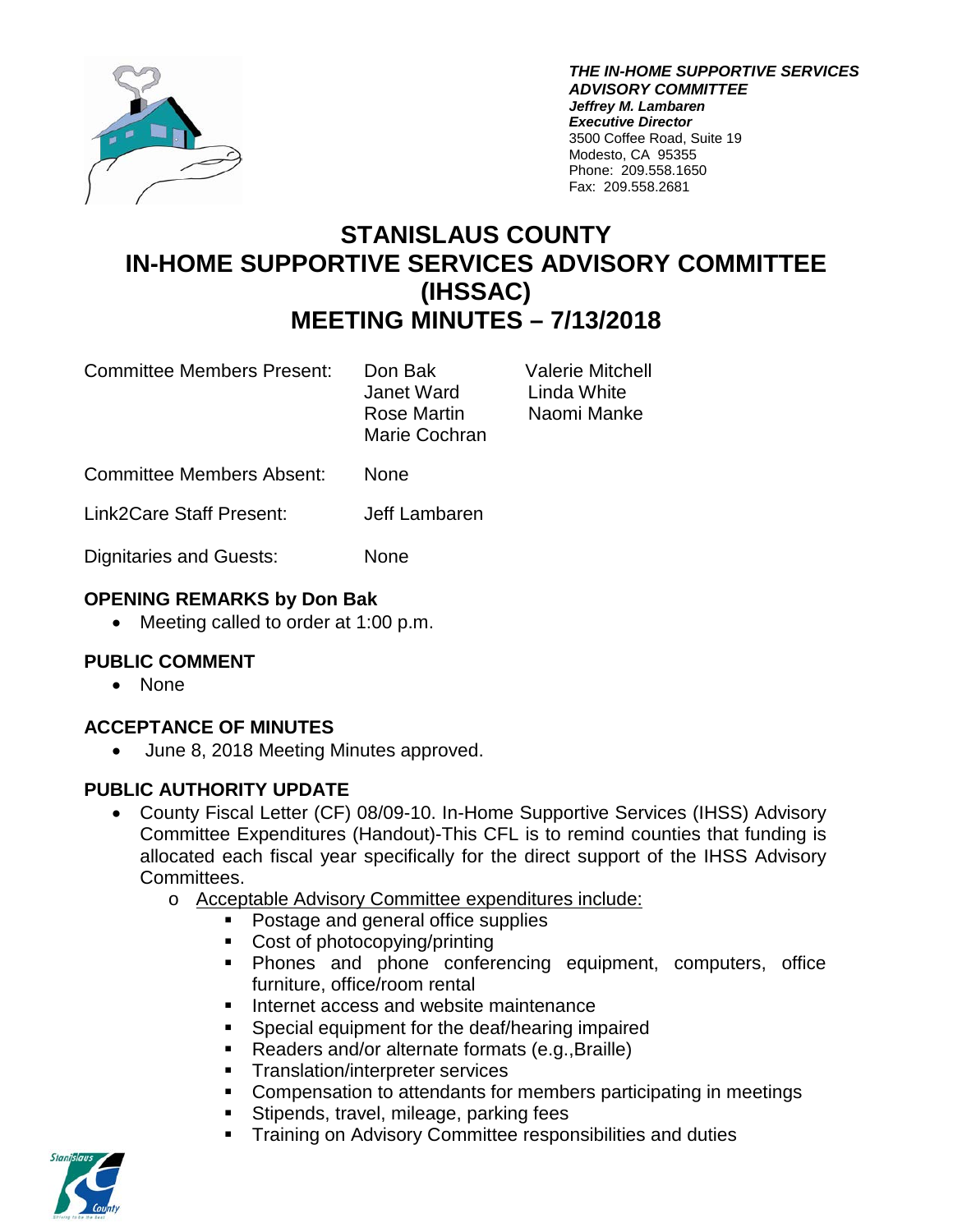- **Conference registration fees**
- **Neeting facilitator**
- Costs to conduct surveys
- **Staff time in support of the Advisory Committee**
- **Membership dues to state or federal organizations**
- **Newsletters**
- Resource Fairs/Outreach
- Advertisement to recruit for committee vacancies or improve participation
- o Unacceptable Advisory Committee Expenditures
	- Not intended to provide any direct services or benefits to consumers such as attendant services not directly related to the Advisory Committee, or training for providers or consumers.
	- **Small gifts, key chains, coffee mugs, or meals.**

### **BUDGET UPDATE**

• Governor signed the budget and all the corresponding budget bills. The Legislatures adjourned July 6, 2018 and will return on August 6, 2018.

# **LEGISLATIVE UPDATE**

- **AB2872 (Carrillo)**—*This bill would require the California Department of Social Services (CDSS) to designate the hours, per county, to compensate providers of IHSS for educating other providers, using peer-to-peer training*. **Update:** Bill was heard 4/10/2018 and passed out of Assembly Human Services and is now referred to Assembly Appropriations Committee. **Update #2:** Still in the Assembly Appropriations Committee Suspense File. **Update #3**: Now with Senate, waiting for action. **Update #4:** With Senate Appropriations scheduled to be heard August 6, 2018.
- **AB3200 (Kalra)-** *This bill would increase SSI/SSP benefit payment and would reinstate the Cost of Living Adjustment as of January 1, 2019 and continue to provide COLAs annually.* **Update:** Raise based on cost of living and index it for future annual increase. Hasn't been a COLA since 2011. Will sit with the Appropriations Committee. **Update #2**: Still in the Assembly Appropriations Committee Suspense File. **Update #3:** Now with Senate, waiting for action. **Update #4:** With Senate Appropriations scheduled to be heard August 6, 2018.
- **SB 1040 (Dodd)—***This bill came out of last year's tragic flooding and fires. Would expand the definition of "supportive services" to include all needs and services required during a natural disaster resulting in a declared state of emergency, and authorize, under those same circumstances, as county to allocate additional hours of supportive services. Counties could allocate addition hours for affected Recipients and expedite replacement of Provider warrants that could not be delivered or retrieved. Counties could expedite the replacement warrant process. Current warrant replacement process is typically 6 weeks, but depending on circumstances could take 6-9 months or longer. IP could be from a neighboring county.* **Update:** Passed out of the Senate Human Services and is with Senate Appropriations Committee **Update #2:** This bill has been dual referred to Assembly Human Services and Assembly Housing Committees, where it has yet to be scheduled for hearings. **Update #3:** Amended in the House of Origin, it was read for second time, and then re-referred to the committee where it originated. Bill will likely move ahead. **Update #4:** Now with Assembly Appropriations to be heard in August.